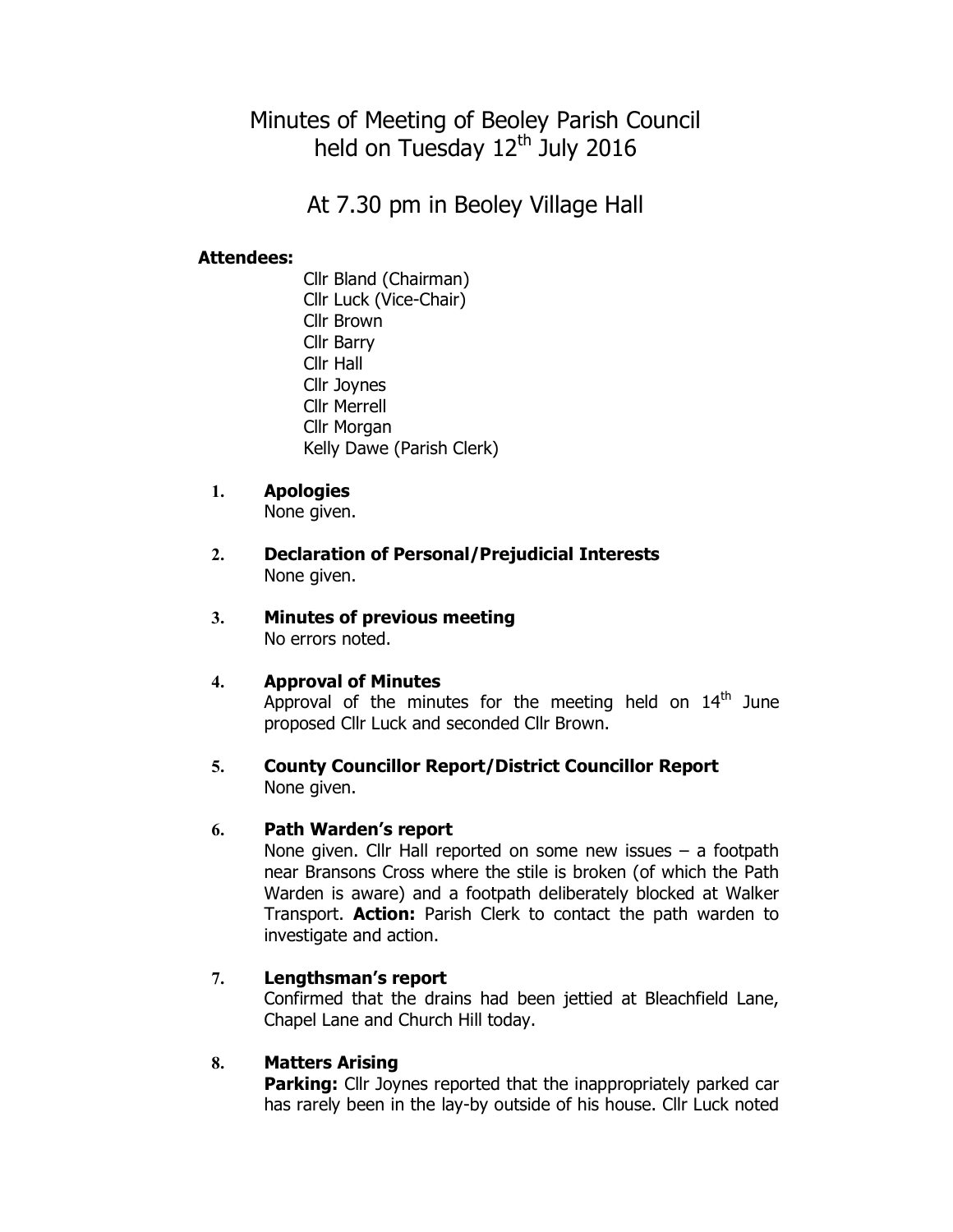that no quotation for works had been received as yet from Richard Clewer. **Action:** Cllr Bland to chase Richard Clewer

Parking Moss Lane: Action carried forward: Cllr Luck to contact the police.

**Speed limit: Action:** Still no response from Highways; Chairman to follow up.

**Bleachfield Lane:** Damage to the grass triangle following the Severn Trent works has now been repaired.

**Post office path:** Lengthsman is waiting for supplies to repair the fence. Action: carried forward.

**Church Hill:** All confirmed that this has been cleared with weedkiller, which will then be rotavated.

**Carpenters Hill:** The ditches causing the flooding appear to have been cleared.

**Parish newsletter: Action:** Clerk to forward all members contact details to Rev Irving for inclusion.

Appointing a new Internal Auditor: Action: The Chairman to discuss further with Peter Joynes who conducted this years' internal audit and establish if he is happy to continue to do.

**Emergency Plan:** The Parish Clerk reported to the meeting that the Bromsgrove DC plan has been created in conjunction with Wyre Forest DC and is available online. **Action:** Parish Clerk to circulate the link.

Website: The Parish Clerk reported that the set up cost will be below £1,000. All agreed that the Parish Clerk should circulate a flyer through the village to canvas parishioners on what they would like the website to do. Action: Parish Clerk to submit an application to the Transparency Fund for funding, proposed by Cllr Barry and seconded by Cllr Brown. **Action:** Parish Clerk to also update job description for her role, to now include website administration.

Moss Lane: Flytipping is continuing and is now also in Carpenters Hill and Icknield Street – anecdotal reports are suggesting the Icknield suspect is CRM Recycling. Cllrs Barry and Brown reported that the District Council action team for responding to reports of flytipping are very efficient and prompt. Action: Chairman to investigate the Icknield Street issue.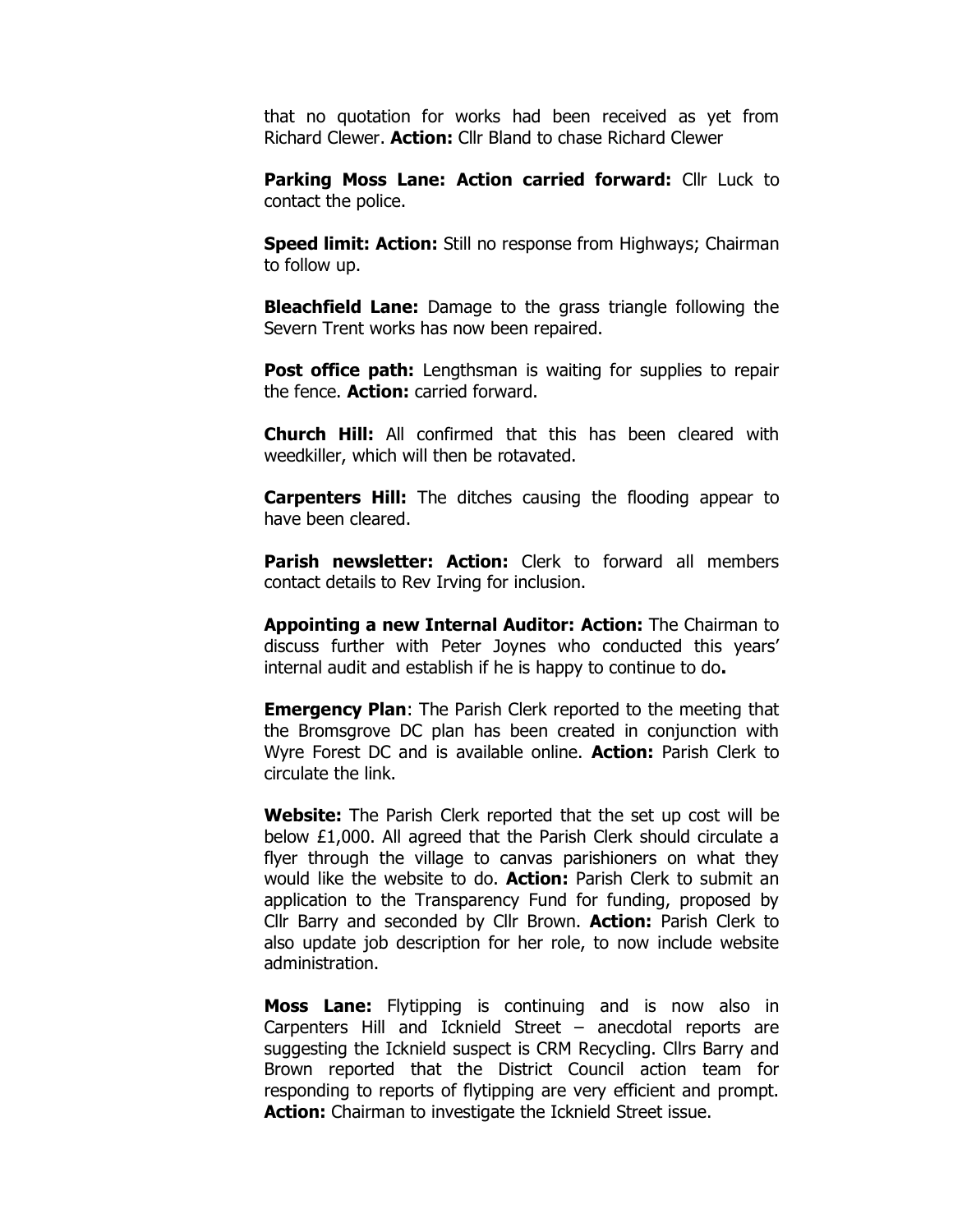Moss Lane grass mowing: Confirmed that this is now included in Rudge Landscapes remit.

Finances: Following discussion regarding the payment of an invoice for Beoley First School, it was agreed to double check the email that sent by the Chairman in March 2016 regarding financial spend and to see check what was agreed and allocated for Beoley First School. **Action:** Chairman to investigate the March 2016 ringfenced spend issue and circulate a summary to the parish council during the Summer break.

Some debate was had regarding the importance of discussion and allocation of financial spend at parish council meetings, prior to being committed to benefiting parties. **Action:** Parish Clerk to produce a mid-year budget summary to the Parish Council at the September meeting to prompt discussion of which projects to support for the remainder of the financial year.

**Hillside:** The Chairman noted that the appeal deadline ends tomorrow  $(13<sup>th</sup>$  July 2016).

**Oaklands:** The Chairman reported that the appeal has been delayed by 24 hours as the Bromsgrove DC barrister was unable to attend. Some discussion had over continued development and traffic issues on Seafield Lane. The Chairman, Vice Chair and Cllr Brown will attend the appeal, sitting for the remainder of this week.

#### 9. Correspondence and consultations

A report was given following the planning meeting held in June with Cllr Luck/Cllr Joynes and Cllr Brown and Dale Birch and members of the planning team at Bromsgrove DC. Some frustration was expressed at the lack of enforcement and the ability of planning avoiders to apply for a certificate of lawfulness after four years.

#### 10. New Matters

Hedge trimming at the top of Beoley towards Bransons Cross was noted as an issue. Unclear whose responsibility it is to cut.

Cllr Morgan had been approached regarding pot holes in Wapping Lane – these have already been repaired.

Noted that the Parish Clerk will be moving away in around 6 months time and a replacement would need to be found.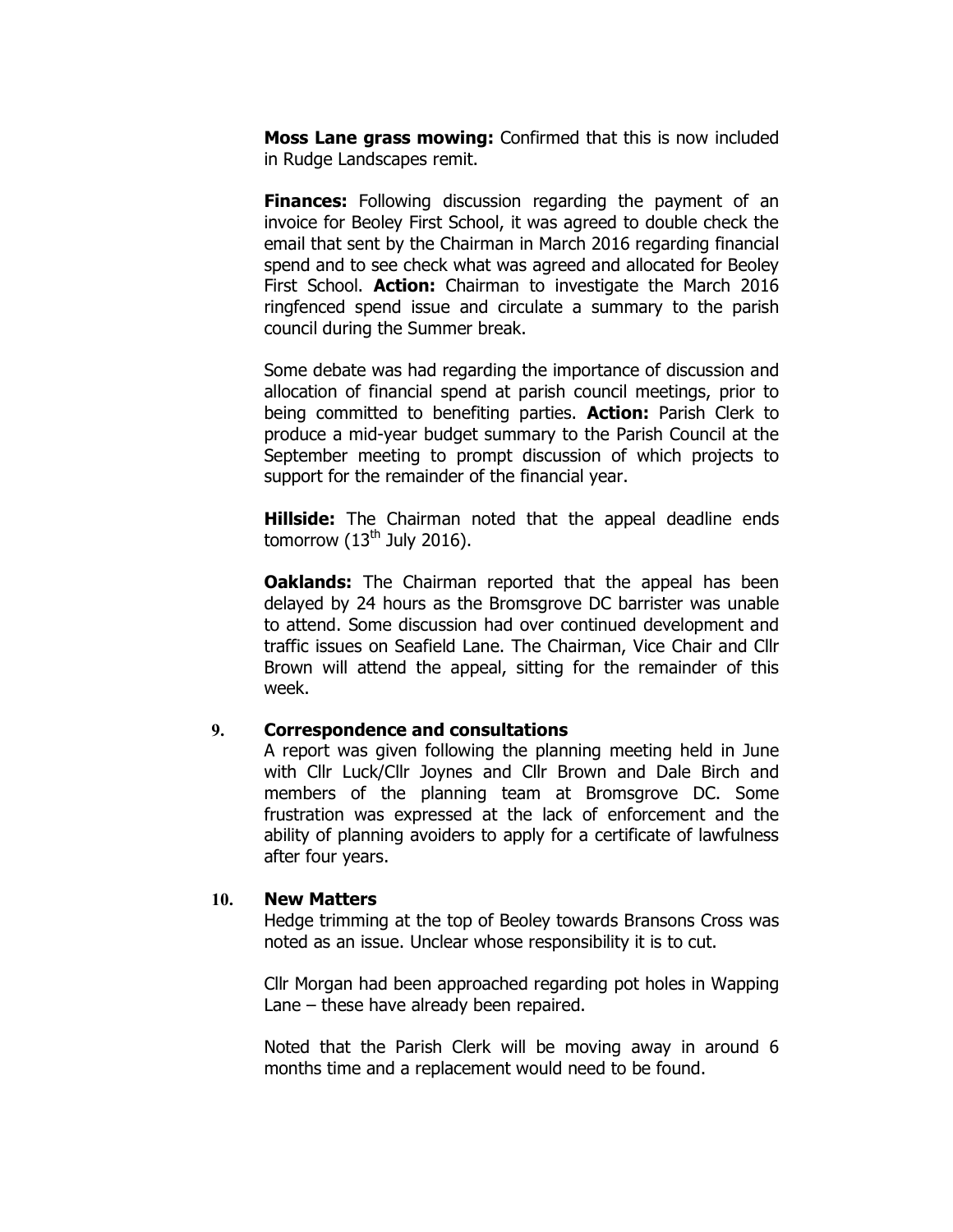Action: Parish Clerk noted to enter vacancy on CALC update, parish notice board and church newsletter, and the Chairman to approach a potential candidate he has in mind.

#### 11. Finance

Bank balance: £10,369.97

| £200.00 | N Power                        | Street Lighting     |
|---------|--------------------------------|---------------------|
| £650.00 | Rudge Landscapes Grass cutting |                     |
| £156.19 | Alan Brown                     | Lengthsman duties   |
| £256.60 | <b>Kelly Dawe</b>              | Parish Clerk duties |

Discussion regarding the latest invoice from Rudge Landscapes as there is an additional cost for  $£165 -$  this money had been ring fenced in March finances – however following discussion it was established that this was likely to be additional work on top. Parish Clerk to check the March invoices on what has been paid and report back.

Action: Parish Clerk to investigate the Rudge invoice.

#### 12. Planning

Three Oaks – now granted.

Dairy Cottage – part of Beoley Court, erection of conservatory in back of cottage. As this is outside of the conservation area all agreed that Beoley Parish Council would have no objection.

Greenhills Farm – Wapping Lane, Listed Building Consent (LBC) application for alterations to banister inside for health and safety.

Brailes Cottage – LBC for replacement windows are removal of porch. No objection.

Otters Holt – Cllr Barry noted the land to the side has been bought by developers with plans to build three homes – noted permission granted when sold was for one property.

#### 13. Items of Parochial Interest

Conservation area update and local listing – a consultation period has been announced by Bromsgrove DC with two open meetings to be held in the village hall during July.

Action: Parish Clerk to discuss with Conservation Officer during a visit tomorrow regarding publicising the consultation.